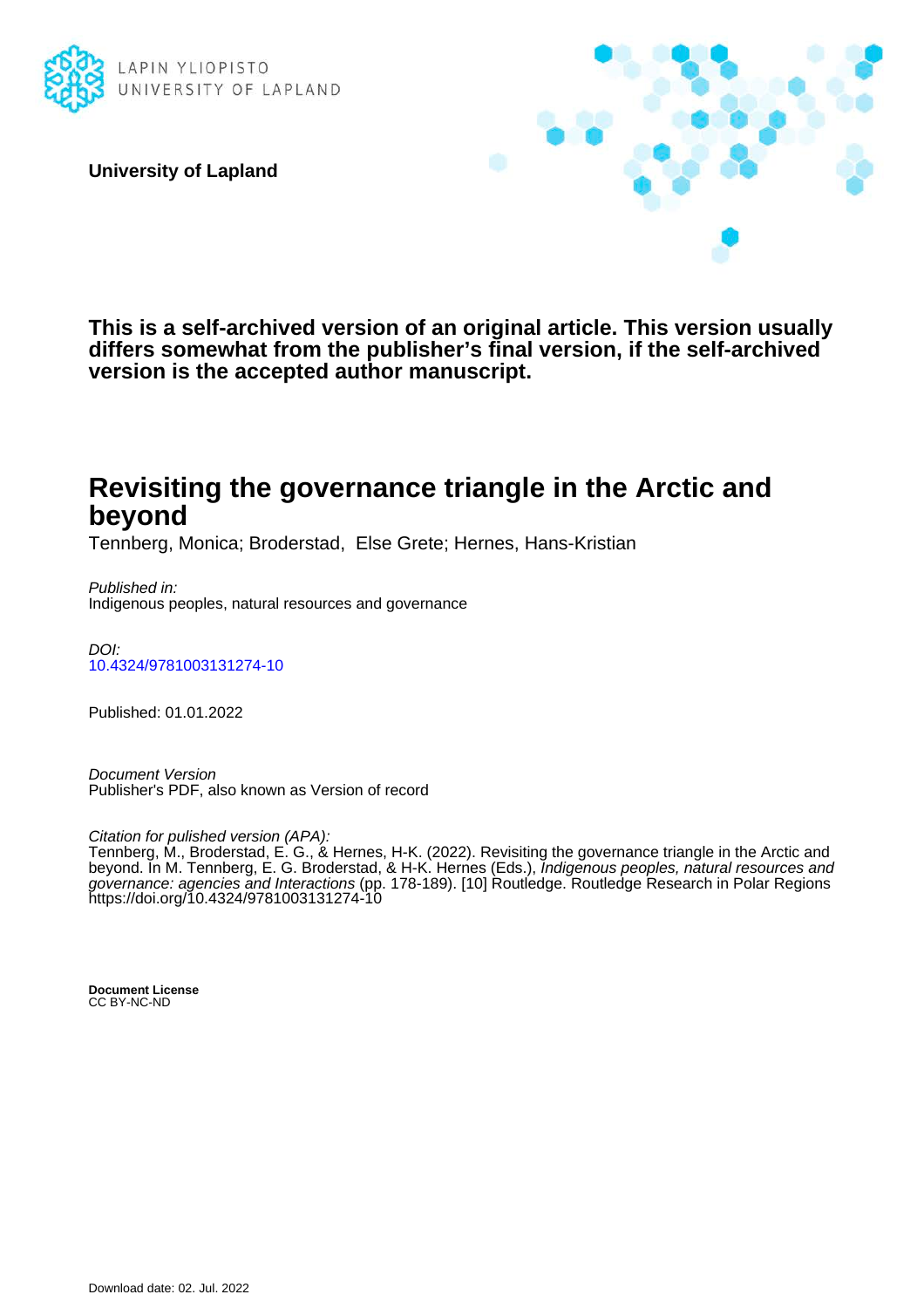# **10 Revisiting the governance triangle in the Arctic and beyond**

*Monica Tennberg, Else Grete Broderstad and Hans-Kristian Hernes*

# **From the governance triangle to meta-governance**

Large-scale projects to extract energy resources, minerals and fish are attractive to governments as well as for local communities. They promise to bring income, employment and well-being, while concerns over social and environmental consequences of such projects are also widely known and shared. Our cases in this book—of wind power development, aquaculture and mining—represent extractive industries. Recent Arctic research has focused on the conflicts between extractivism, Indigenous self-determination and government policies (Kuokkanen, 2019; Lawrence and Moritz, 2019; Willow, 2019; Alcantara and Morden, 2019; and Tysiachniouk, Petrov and Gassiy, 2020). Extractivism pertains to the industrial use of natural resources and land: it is a response to ever-growing global resource demands and has become increasingly dominated by foreign investments, privatization of industrial activities and company-led practices of corporate social responsibility as "neo-extractivism" (Wilson and Stammler, 2016; Junka-Aikio and Cortes-Severino, 2017).

Governance of natural resources refers to the principles, institutions and processes that determine how power, obligations and responsibilities over natural resources are exercised, how decisions are taken, and how peoples and their communities participate in, benefit from and oppose the extraction of natural resources. The principle of self-determination is central in natural resource governance for Indigenous peoples and their political, social and economic rights confirmed in numerous global human rights conventions and declarations discussed in this book. These rights have been applied widely and differently in different national contexts, but as the Australian sociologist Louisa Humpage (2010, p. 539) notes, "uncertainty thus remains about the best mix of recognition and redistribution needed to produce good outcomes for Indigenous peoples in terms of both welfare *and* greater Indigenous autonomy and control."

Central to governance is the way governments, authorities, private bodies and non-governmental organizations interact with each other while aiming to solve governance challenges, avoid failures and create opportunities for better governing. Our approach seeks to go beyond governance as practical problem-solving or general rule-making, and rather view it as meta-governance (Kooiman and Jentoft, 2009; see also Meuleman, 2008; Jessop, 2011). Meta-governance embraces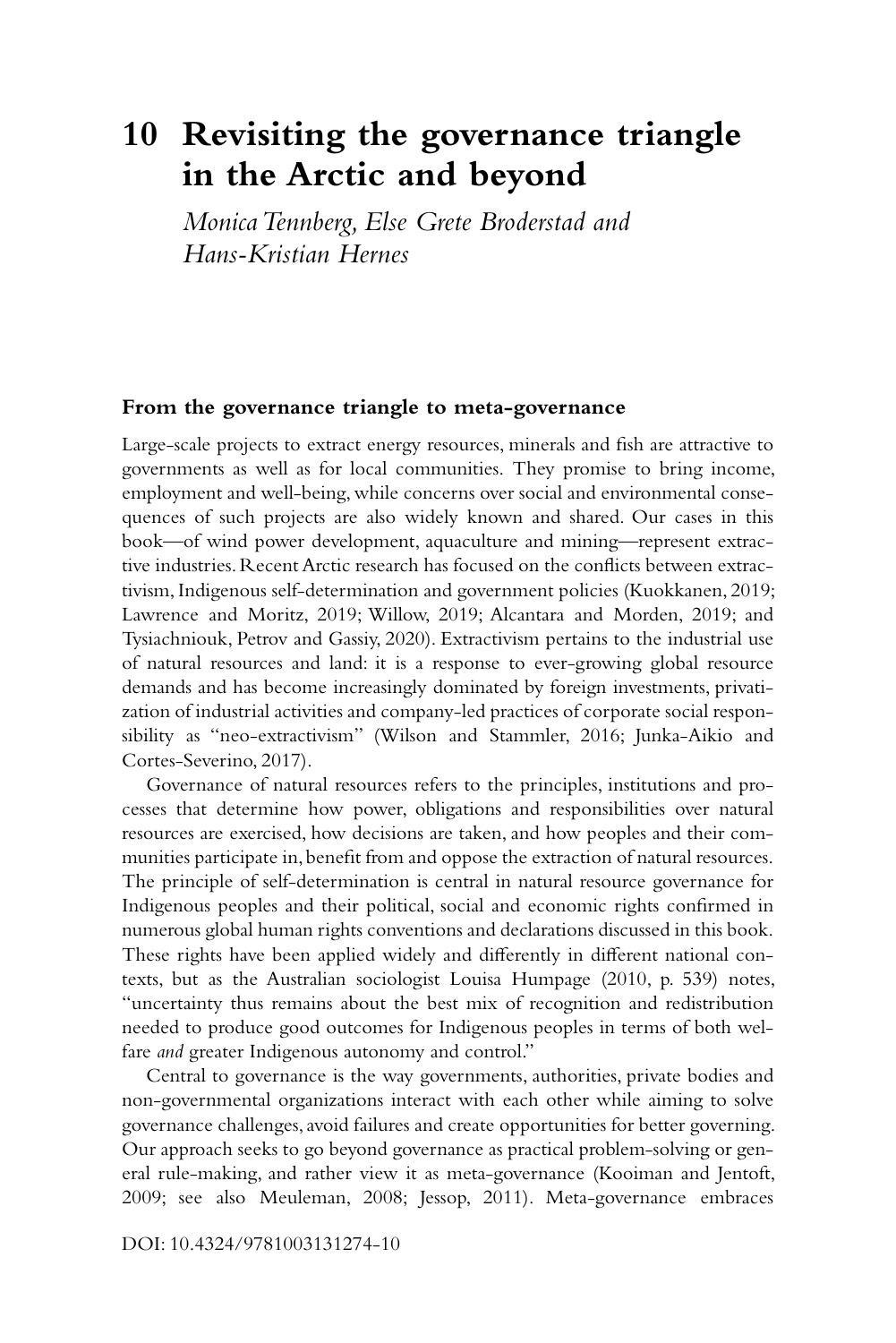principles, norms and values: it is about the normative bases that underpin different forms of natural resource governance and also includes the application of principles guiding interactions and communication between agencies and responsible institutions (Kooiman et al., 2005).

The different modes of governance here refer to *hierarchical, state-led governance* with authority and legitimacy as its main values; *industries-led market governance*, where the main values are profit, effectiveness and time; and *civil society-based network governance*, which is steered most of all by trust and consensus. These modes usually appear in various combinations and together they also produce different kinds of interactions between different parties and governance failures (Meuleman, 2008, 2019). From the meta-governance perspective, governance failures stem from the mix of different modes of governance. Governance failures can be expected, firstly, if there is an institutional mismatch between the issues to be governed and institutional arrangements, and secondly, when capacity and resources for governance are lacking. (See also Smith, 2008; Larsen and Raitio, 2019; Meuleman, 2019; La Cour and Aakerstroem Andersen, 2016).

Our analysis of meta-governance centers on how Indigenous self-determination as a major, internationally recognized principle and nationally implemented norm is interpreted in interactions between Indigenous communities, states and extractive industries. In these interactions, three principal sites have been identified on the basis of the investigated cases. First of all, there are the legal processes balancing economic interests, Indigenous rights and national and international commitments, which in practice become tangible in various consultation processes, authorities' decisions, court hearings and legal developments. Second, there are the different forms and procedures in private agreement-making between industry representatives and Indigenous peoples' organizations, while the third site is that of individual projects, local debates between Indigenous activists, local and national decision-makers and authorities and company representatives. It is here that the different modes of governance, values, principles and norms meet and mix, resulting in both successes and failures in natural resource governance from the Indigenous peoples' perspectives.

Our analysis examines both structural constraints and discursive opportunities that Indigenous peoples have in communicating their concerns about current extractive industry plans and projects. We have analyzed how the agency of Indigenous peoples manifests—as rights-holders, stakeholders and contesting the norms and the different mixtures in practice—in natural resource governance in Nordic countries, Russia, Canada, Australia and New Zealand. Our cases represent both positive and negative outcomes from the Indigenous peoples' perspectives.

# **Balancing Indigenous rights, economic interests and national commitments in court**

In our cases, hierarchical governance is a combination of the countries' colonial pasts and current, mostly neoliberal, governmental policies, framing in different ways how the states apply global human rights mechanisms. From the perspective of hierarchical governance, Indigenous peoples are rights-holders. The results from our case studies show that governments are struggling to recognize this role for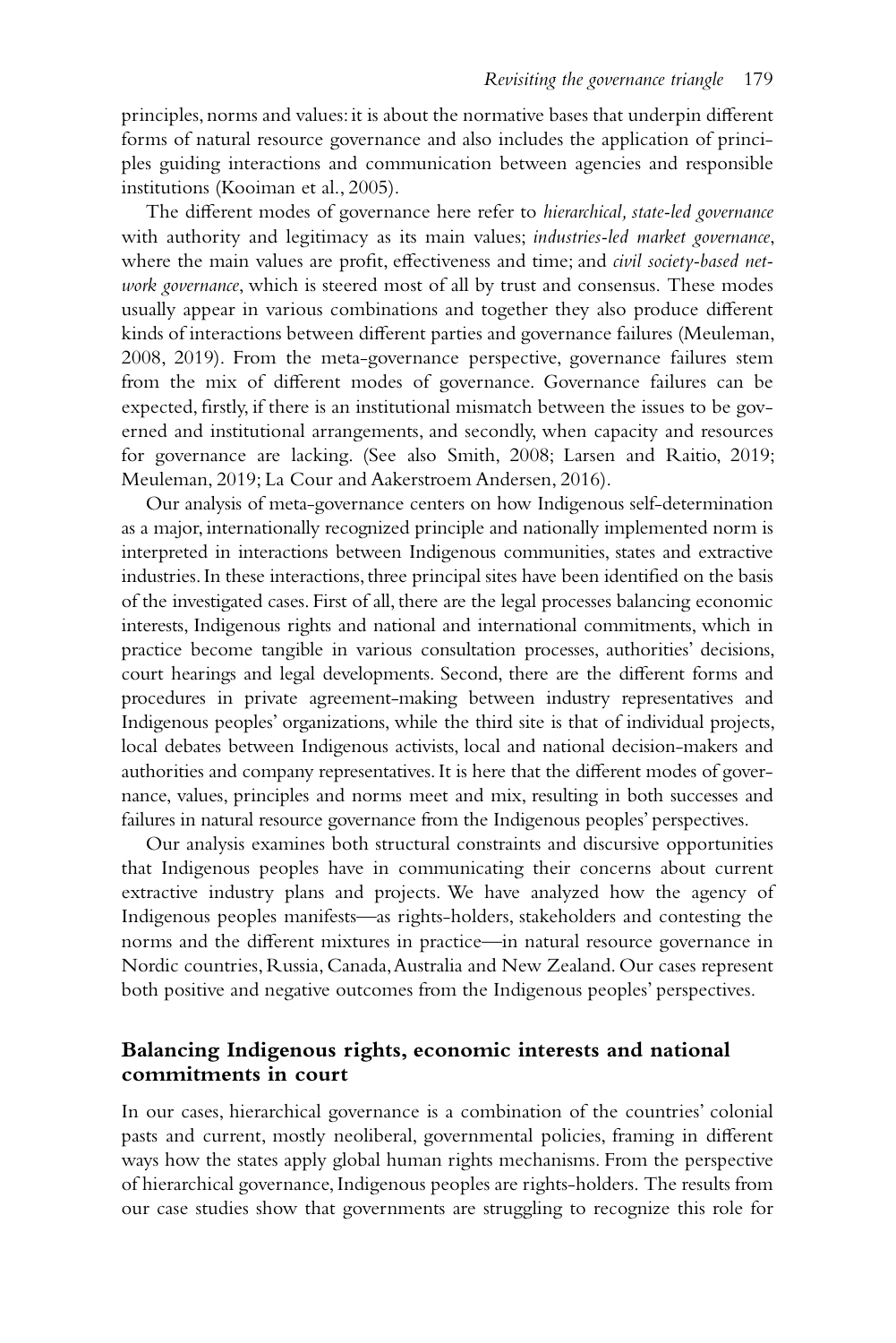Indigenous peoples. In her chapter, Else Grete Broderstad discusses state compliance with international law obligations, especially the role of article 27 of the International Covenant on Civil and Political Rights (ICCPR) in the Sámi rights development in Norway. The discussion focuses on a specific case where the Norwegian Ministry of Petroleum and Energy halted the plan for building a wind power station on traditional reindeer herding lands in 2016. The ministerial decision to revoke the existing license can be interpreted as avoiding violation of human rights through government action. However, the government's assessment of the very same article 27 has in other cases led to a different outcome. In order to understand this mismatch, Broderstad identifies different indicators for state compliance, including structural indicators to assess states' commitment to the protection of human rights in domestic legislation while process indicators evaluate their implementation. Outcome indicators are important in the assessment in concrete cases of state failure to comply with human rights. Despite these inconsistencies in state compliance with international law in Norway, Broderstad concludes that "[t]he state nevertheless remains the primary duty-bearer of human rights obligations."

The failure to honor international and national commitments is evident in the Swedish wind power cases discussed by Dorothée Cambou, Per Sandström, Anna Skarin and Emma Borg in this volume. The increasing number of court cases in the governance of natural resources is testimony to the opaque application of the central principles of the governance process, including such issues as sustainable development and Indigenous rights, and their legitimacy. The courts have become the last arena where the different economic interests, Indigenous rights and national commitments are mediated. However, due to Swedish legislation, the courts' role as mediator is limited in ensuring the protection of the rights of the Sámi. According to Cambou et al., in these Swedish cases, the final court decisions favor a marketoriented perspective of sustainable development in allowing wind energy development in the reindeer herding areas. The courts have not confronted the political imbalance between national environmental and economic interests and those of the Sámi as an Indigenous people and the sustainability of their traditional lands and livelihoods at the local level. As Cambou et al. argue, these Swedish cases "epitomize the persistent challenges faced by the Swedish courts to ensure sustainability at every level amid increasing demands to promote sustainable development for all."

Unclear obligations on company consultations with Indigenous peoples emphasizes the role of the courts, as Gabrielle Slowey shows in her chapter about a mining case in Ontario, Canada and the concerns of Ontario First Nations. As the Canadian courts now require that Indigenous nations be consulted, the state encourages and may in some cases demand that companies negotiate impact benefit agreements (IBAs) with communities as proof of such consultation before issuing the companies with permits and licenses. However, recent developments in Canadian legislation may undermine this obligation: in 2020, the Ford government in Ontario introduced a new bill (Bill 197: The COVID-19 Economic Recovery Act), which among other things modifies the main parts of the provincial environmental assessment regulations. Slowey sees this governmental move as an attempt in the shadow of the global pandemic to "further push mining and northern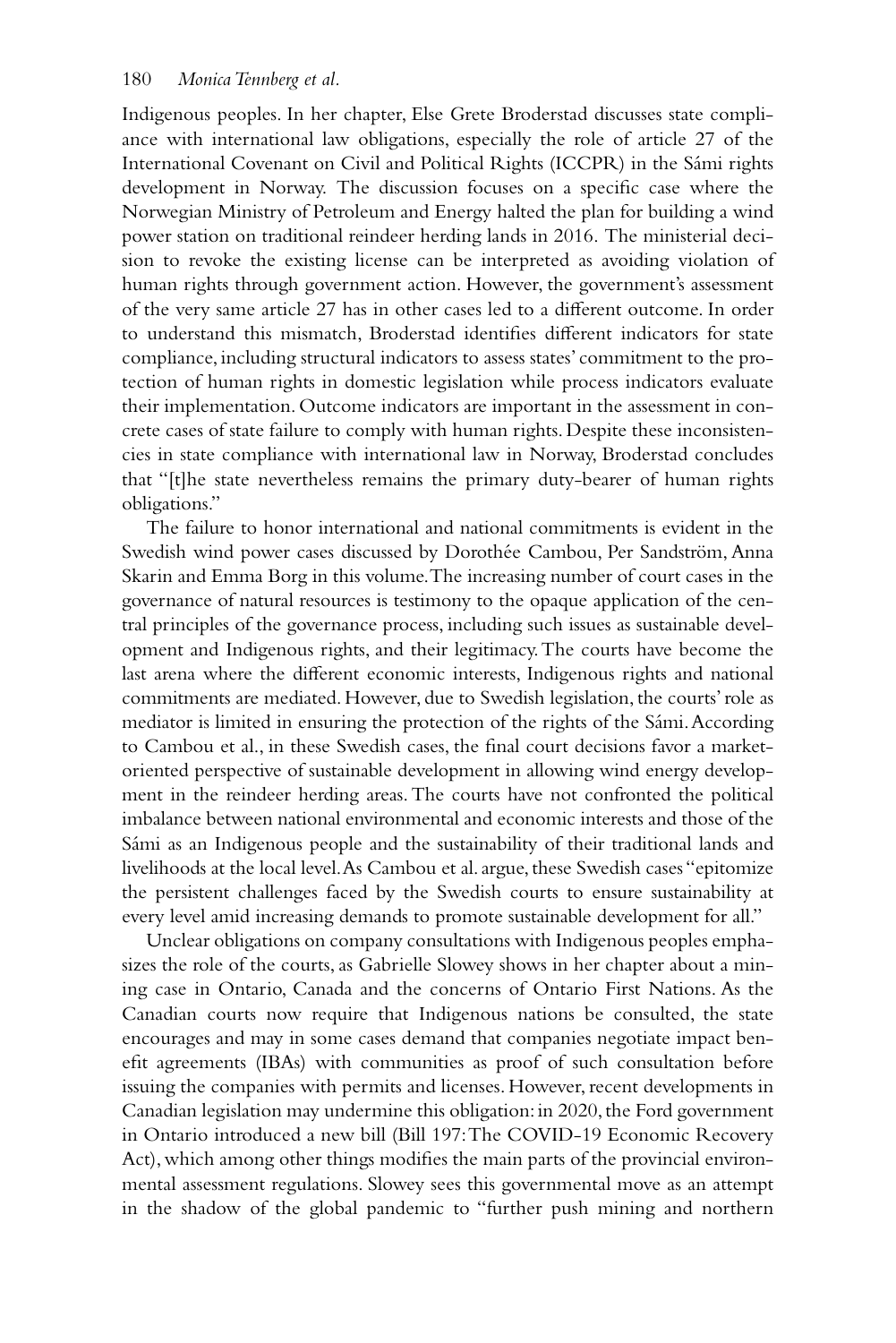development onto the backs of First Nations." Slowey points out that although Ontario First Nations have constitutionally protected treaty rights and the courts have mandated consultation in advance of development projects, the Ford legislation streamlines and, in some cases, removes the established procedures and protections which are essential in areas where First Nations remain directly tied to state action and are subject to extraction. This is especially challenging given the small number of modern, post-1975 treaty land claims with accompanying selfgovernment agreements which offer more agency for First Nations. Slowey stresses that "[w]here First Nations do not have modern treaties, there is no level playing field" between Indigenous peoples and industry plans.

# **The role of the state in ensuring Indigenous rights in agreement-making**

In market governance, contracts are key and the role of the state is similarly important in drawing up fair agreements. In Australia, under neoliberalism, the state encourages private agreement-making for natural resource governance, which renders the industries and Indigenous peoples responsible for making such deals. Similar processes are underway in Canada, where Indigenous participation in decision-making over extractive projects on their lands is channeled through highly regulated impact assessment procedures and the negotiation of agreements with developers. The contractual nature of market governance has resulted in company-based tools for natural resource governance, such as impact benefit agreements (IBA); free, prior and informed consent (FPIC); corporate social responsibility (CSR); and social license to operate (SLO). These practices promise Indigenous communities compensation for cooperation with companies and access to their traditional areas, and construct Indigenous peoples as economically driven stakeholders and rational actors following a neoliberal governmental logic. These company-led approaches have been criticized for privatization of consultation, naturalizing market-based solutions and limiting access to important political and legal channels (MacDonald, 2011; Strakosch, 2015).

The Canadian cases in this book show the importance of state support in agreement-making between industries and Indigenous peoples. The Tlicho of Mackenzie Valley are a Canadian First Nation that have both a modern land claims treaty and self-government. The creation of the Tlicho government with lawmaking authority over citizens, communities and lands in the Northwest Territories has produced an Indigenous governing body which is influential as a decision-maker and resource manager in its traditional area. Horatio Sam-Aggrey discusses in his chapter the role of the impact benefit agreement, negotiated between the mining industry and Tlicho communities. The case also shows that comprehensive land claims agreements (CLCAs) in northern Canada have provided a legal framework to ensure Indigenous participation, political leverage in natural resource governance and clarity in terms of land ownership and Indigenous rights. Sam-Aggrey concludes that "it is not far-fetched to argue that in the case of the Tlicho, the relationship between the State and the Tlicho is the most important angle of the governance triangle." It has given the Tlicho political leverage in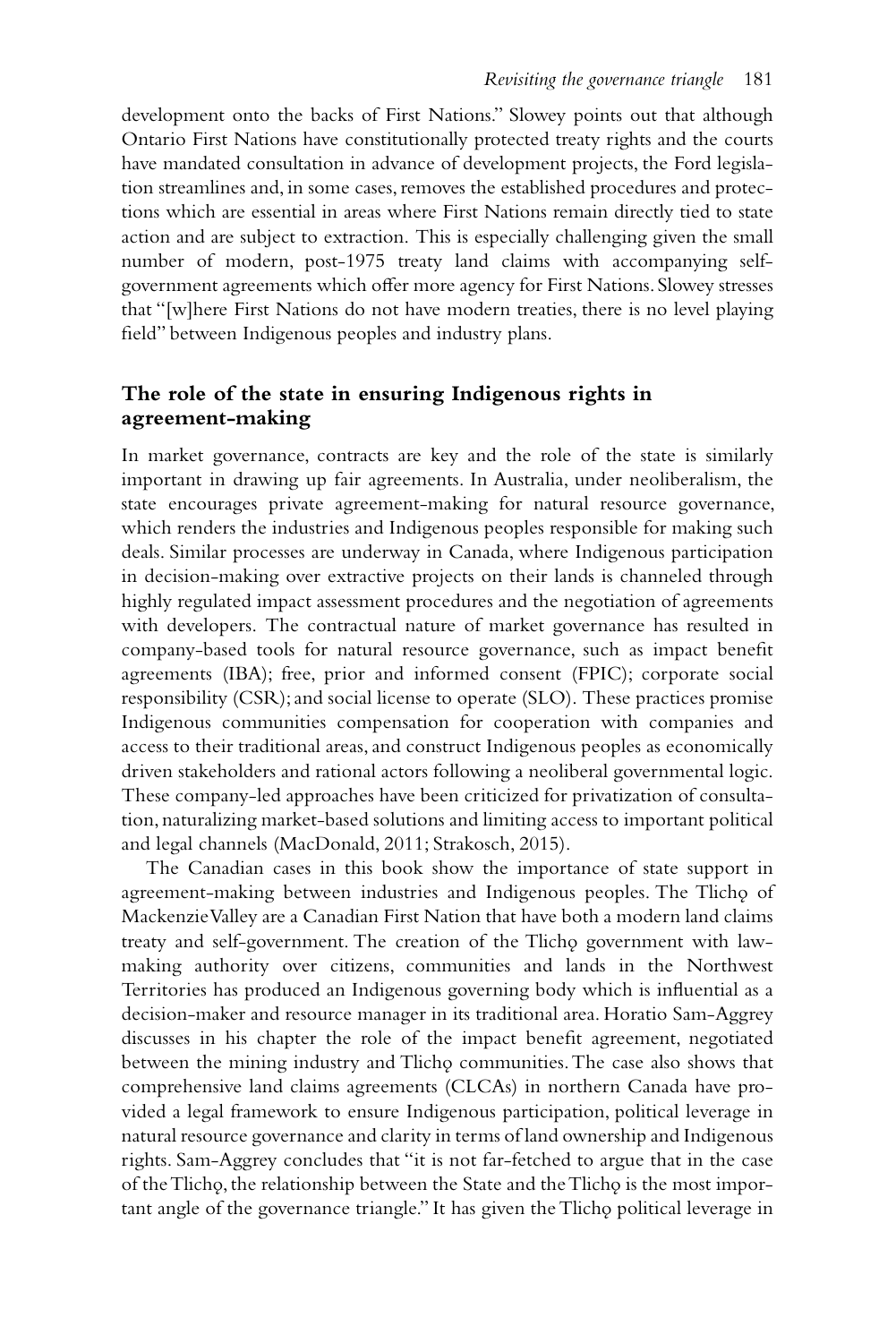their relationship with industry, thereby slightly leveling the playing field between the two parties.

In the case of Australia, Catherine Howlett and Rebecca Lawrence investigate the agreement-making tools to support the idea that Indigenous peoples agree with and consent to resource developments on their lands and territories at the expense of their rights. The recent case of the agreement-making process for the Adani Carmichael coal mine in Queensland illustrates the problems in the agreement-making process. The Wangan and Jagalingou peoples have previously rejected the company's development proposals for the Carmichael mine. Despite the resistance, several mining leases have been issued to the company by the Queensland government without the consent of all of the Wangan and Jagalingou native title claimants. Under the current Australian legislative framework, it is not necessary to obtain consent of all Indigenous parties whose native title rights will be affected by development. Howlett points out that the Australian agreementmaking practice allows only an extremely limited form of "agency," one where Indigenous peoples are forced to engage with, and consent to, tools that ultimately dispossess them.

Comparing the Nordic and Australian circumstances, Howlett and Lawrence argue in their chapter that the Nordic states are not immune to neoliberal natural resource policies; in fact, if anything, "they have in some ways been all the more willing to take on neoliberal logics and practices." Benefit-sharing and partownership agreements with local municipalities, landowners and neighboring (non-reindeer herding) local communities have been negotiated for wind power projects in Sweden while the Sámi have been completely marginalized in these processes. In the case of the Stekenjokk agreement between the County Board and the wind power company, the local Sámi community was not party to the agreement nor to any of the negotiations. What the Swedish state did instead, according to Howlett and Lawrence, was play the role of paternal protector by claiming to represent Sámi interests, but it also took "the role of market actor by staking a claim to a market share of any profits." In this way, the state leveled the playing field between wind power developers and landowners.

#### **Indigenous agency in network governance**

Network governance refers to situations where the state engages with nongovernmental actors, such as Indigenous peoples and industries, while maintaining some degree of control over the activity of such governance networks (Jessop, 1998; Sørensen and Torfing, 2007). In our analyses, network governance has been understood as a mostly locally constituted but often rather dispersed network of representatives of Indigenous peoples, authorities from different levels of administration, local people and company representatives interacting upon a project idea or a more concrete plan. This is the least defined site of governance among our cases, and complex power relations between different actors are also at play here. Most importantly in this context, the normative power of Indigenous peoples often translates to an issue of knowledge. Knowledge and the use of various kinds of knowledge by different knowledge holders are key to creating a common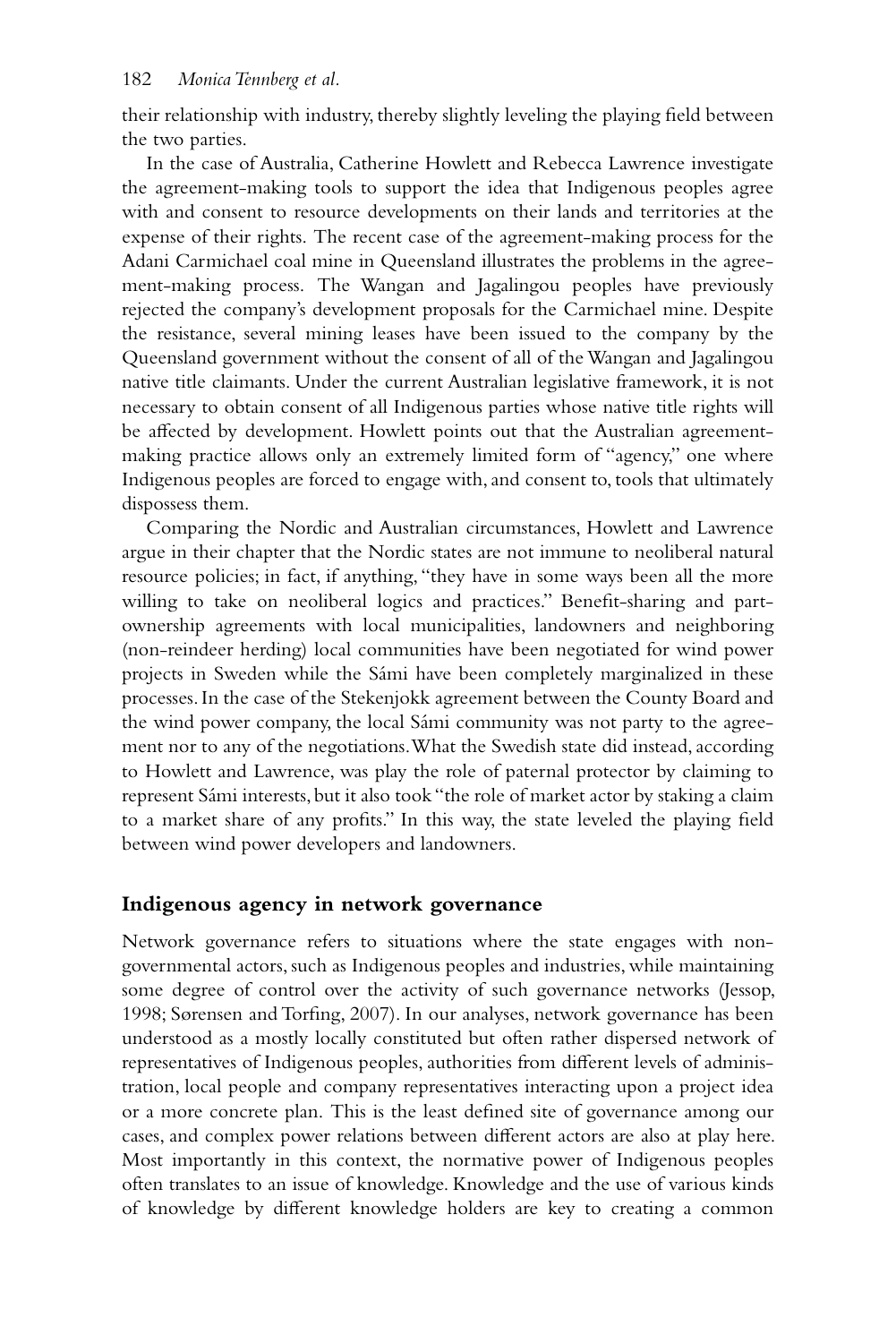understanding of the values, principles and norms to be negotiated and implemented. This is an important aspect of Indigenous agency in natural resource governance, as it entails the very ability of Indigenous peoples to participate in the planning of extractive projects, influence development in their areas and represent their interests and rights (Brattland et al.; see also Cambou et al. in this volume).

As Camilla Brattland, Else Grete Broderstad and Catherine Howlett stress in their chapter, Indigenous peoples' political agency is a result of multiple power relations that define their scope and forms of political action. The comparison between the Norwegian and New Zealand salmon industry highlights structural and discursive constraints on Indigenous agency. In both countries, Indigenous peoples are heavily involved in marine livelihoods, but in markedly different ways. Whereas the Maori hold a share of marine industry development in New Zealand, in Norway marine development is seen as the domain of the municipalities. Likewise, the process of consultation and participation in aquaculture licensing differs greatly between the two countries. The standards set by global human rights mechanisms on consultations and agreements with Indigenous local communities have been implemented in the New Zealand governance system, which serves to strengthen Indigenous agency as seen in the Marlborough Sounds case. In contrast, the lack of state recognition of Sámi presence and interests in the coastal areas of Norway, as is evident in the Vedbotn aquaculture case, seriously hinders Indigenous agency in local aquaculture development and beyond. In their analysis in this volume, Brattland and colleagues identify a clear need to recognize the obligation of local communities to consult the Sámi on issues that affect Sámi interests and livelihoods.

Networks also function in the context of coercive, authoritarian modes of governance (Kropp and Schuhmann, 2016; see also Berg-Nordlie, 2018), as becomes clear in the analysis by Marina Peeters Goloviznina in this volume. Goloviznina discusses a Russian case by applying the principle of free, prior and informed consent in her chapter about normative conflicts between Indigenous peoples and a gold mining company in the Nezhda mining plan in the Tomponskyi municipal district, northeast Yakutia, Russia. Goloviznina notes that the interactions between the extractive company, Indigenous peoples and authorities take place in the context of the rights-incompatible Russian state where the authorities deliberately replace community (Indigenous) voices and speak on their behalf. This mode of interactions encourages companies to deal with government representatives instead of working with Indigenous peoples directly. In this case, the two regional institutionalized practices in the Sakha Republic (Yakutia)—ethnological expertise and the Ombudsman for Indigenous Peoples' Rights—complement and enhance each other's work, and offer Indigenous peoples ways to broaden their participation in the local governance of natural resources. In addition, as Goloviznina points out in her chapter, the local community benefits from its networks with

The brothers and their families herd the deer and watch these remote territories all-year-round, whereas the chairwoman's job in Yakutsk is crucial to accessing the authorities, company headquarters and Indigenous associations to carry out necessary paperwork and networking. The combination of rural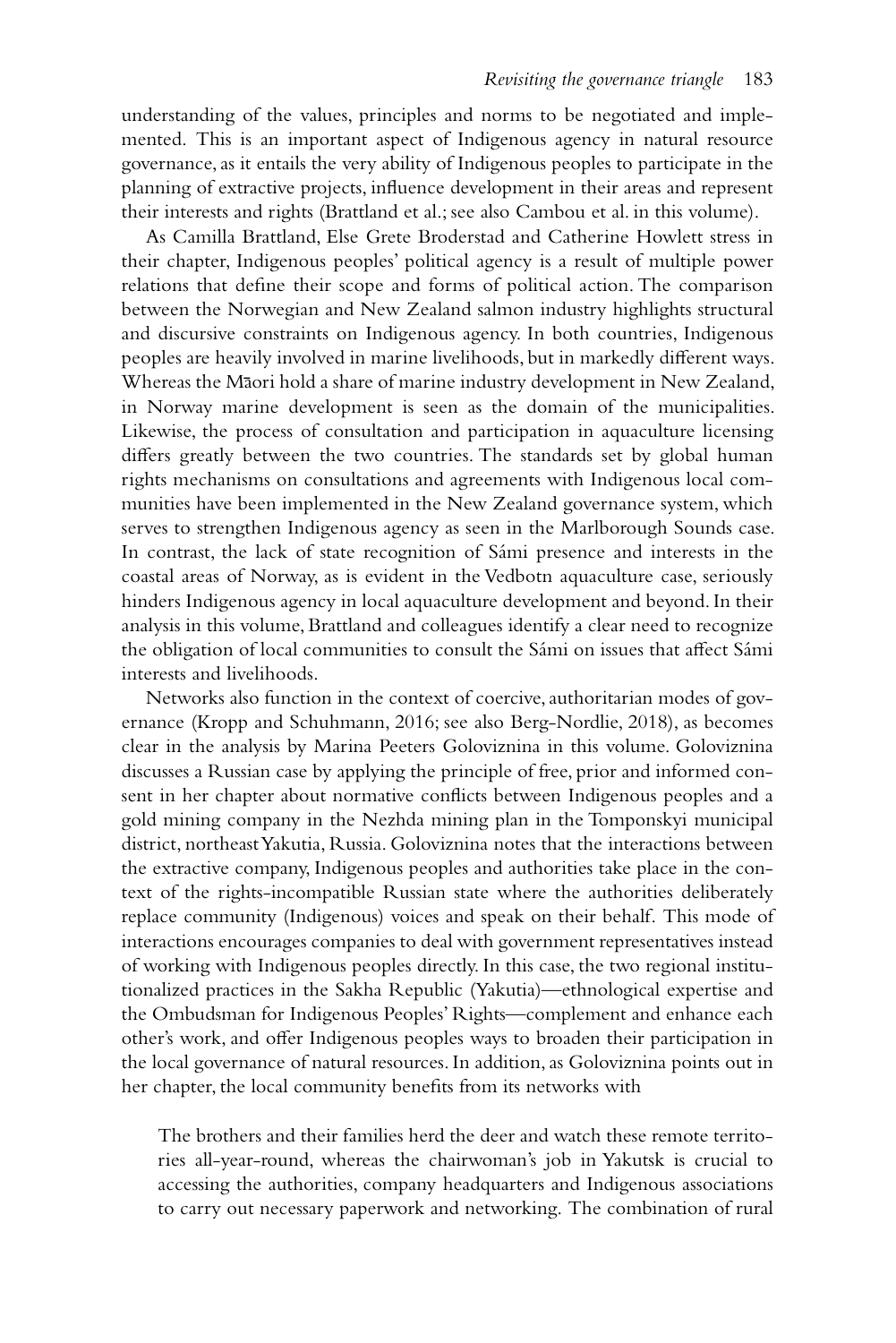#### 184 *Monica Tennberg et al.*

and urban members in the organizational structure and its strong ties with authorities and Indigenous associations ensure the *obshchina*'s access to various sites of negotiations, resources and flows (material and nonmaterial) regionally, nationally and internationally.

The networks in the Nordic countries are to a considerable extent meta-governed by national governments and legitimated by the participation and control by regional and local politicians (Fotel and Hanssen, 2009). This dilemma is discussed by Kaja Nan Gjelde-Bennett with reference to the mining case of Kallak in northern Sweden. Tensions have been building for years between the company, the municipal and national governments and Sámi communities in Jokkmokk municipality. Giving the Sámi a privileged claim to a part of this territory would challenge the authority of the state and the municipality, and it can also be viewed as a threat to their authority and security. As Gjelde-Bennett maintains,

the Swedish state's interests in economic growth and protecting its sovereignty present formidable obstacles to ruling in favor of the Sámi communities. The legitimization of Indigenous rights domestically could alter the existing power structures that give preferential treatment to states operating within a neoliberal paradigm.

### **The state in the governance triangle**

Will the states withdraw from governance, as has been frequently claimed in recent years, and will other forms of governing take their place? The findings of different cases in this book suggest the opposite. The state is leveling the playing field for Indigenous peoples in each form of governance and their concrete mixes. The state is a central actor in the governance triangle for natural resources: it is at the same time protector, promoter and regulator of natural resources, Indigenous rights and the distribution of welfare. In the everyday interactions between states, Indigenous peoples and industries, Indigenous self-determination remains a widely accepted norm, which is contested in practice. While some of the cases in this book have produced a positive outcome for Indigenous peoples—such as a withdrawn extraction license, successful agreement-making and inclusion in local debates most of the cases represent governance failures.

From the perspective of Indigenous peoples, these cases show that governance failures result from different degrees of state compliance with international law and protection of Indigenous rights and self-determination. There is little government support for Indigenous peoples to tackle structural inequalities in interactions with governmental actors and companies, and the institutional opportunities are similarly limited for Indigenous peoples to voice their concerns, to participate and to influence development on their lands. Governance failures lead to poorly organized consultations with Indigenous organizations, while the lack of support for Indigenous participation is evident in the local and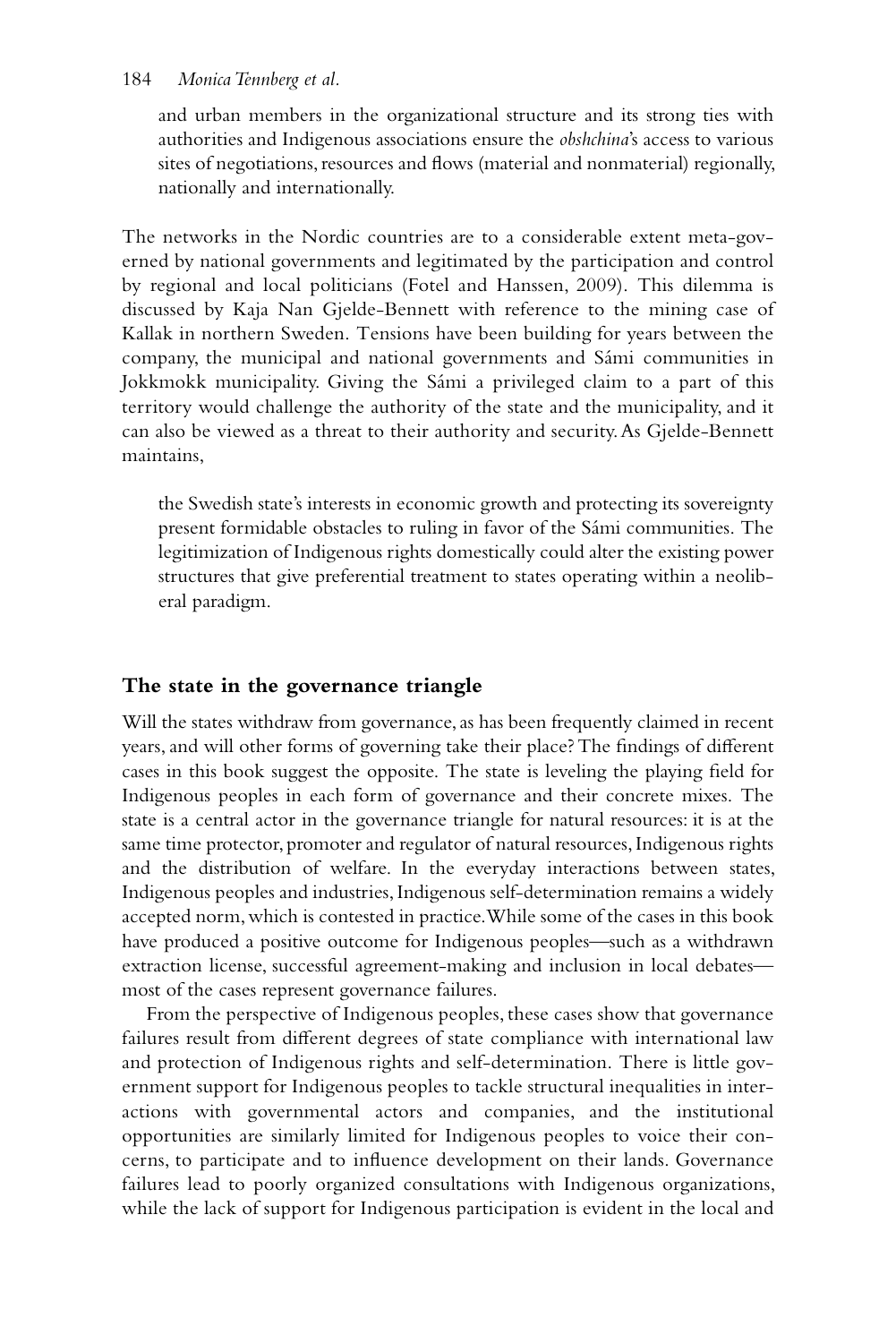|                            | Central actor(s)                                                                                                                       | Main values              | Mode of governing             | Conflict                                                                                                                                   | Interactions                                                                                      | Indigenous agency                                                               | State role                                                                                                                               | Governance failures<br>due to                                                                                                                                          | Cases, including<br>both positive and<br>negative outcomes<br>for Indigenous<br>peoples                                                                                  |
|----------------------------|----------------------------------------------------------------------------------------------------------------------------------------|--------------------------|-------------------------------|--------------------------------------------------------------------------------------------------------------------------------------------|---------------------------------------------------------------------------------------------------|---------------------------------------------------------------------------------|------------------------------------------------------------------------------------------------------------------------------------------|------------------------------------------------------------------------------------------------------------------------------------------------------------------------|--------------------------------------------------------------------------------------------------------------------------------------------------------------------------|
| Hierarchical<br>governance | UN mechanisms,<br>national<br>parliaments,<br>governments<br>and ministries.<br>directorates<br>and local<br>administration,<br>courts | Legitimacy,<br>authority | Regulation,<br>coordination   | Unclear legal<br>setting for<br>consultations<br>with Indigenous<br>peoples, gap<br>between<br>legislation<br>and policy<br>implementation | Inconsistent<br>application at<br>national<br>level of<br>international<br>law and<br>obligations | Indigenous<br>peoples as<br>rights-holders<br>in legislation<br>and courts      | The state's role as<br>promoter of<br>resource<br>development<br>vs. role as<br>protector of<br>Indigenous<br>lands and<br>rights        | Lack of<br>implementation<br>of legal<br>obligations,<br>limitations of<br>courts and<br>national<br>legislation to<br>ensure<br>protection of<br>Indigenous<br>rights | Kalvvatnan<br>wind power<br>case, Norway<br>Pauträsk and<br>Norrbäck<br>wind power<br>case, Sweden<br>Matawa First<br><b>Nations</b><br>mine case,<br>Ontario,<br>Canada |
| Market<br>governance       | States and<br>industries                                                                                                               | Profit, time             | Competition,<br>effectiveness | Private,<br>confidential<br>contracts, lack<br>of public<br>information,<br>closed, private<br>interactions                                | Company-led<br>interactions:<br>IBAs, FPIC,<br>also CSR,<br><b>SLO</b>                            | Rational and<br>economic<br>Indigenous<br>agency,<br>Indigenous<br>stakeholders | State engagement<br>in industry vs.<br>state withdrawal<br>from ownership,<br>while<br>promoting<br>economic<br>development<br>by market | Unfair agreement-<br>making<br>processes,<br>limited form of<br>agency for<br>Indigenous<br>peoples                                                                    | Tlicho mining<br>case, Canada<br>Adani<br>Carmichael<br>mine,<br>Queensland,<br>Australia<br>Stekenjokk<br>wind power<br>plant,<br>Sweden                                |
|                            |                                                                                                                                        |                          |                               |                                                                                                                                            |                                                                                                   |                                                                                 |                                                                                                                                          |                                                                                                                                                                        | (Continued)                                                                                                                                                              |

|  |  |  | Table 10.1 An overview of the findings from a meta-governance perspective |  |
|--|--|--|---------------------------------------------------------------------------|--|
|  |  |  |                                                                           |  |
|  |  |  |                                                                           |  |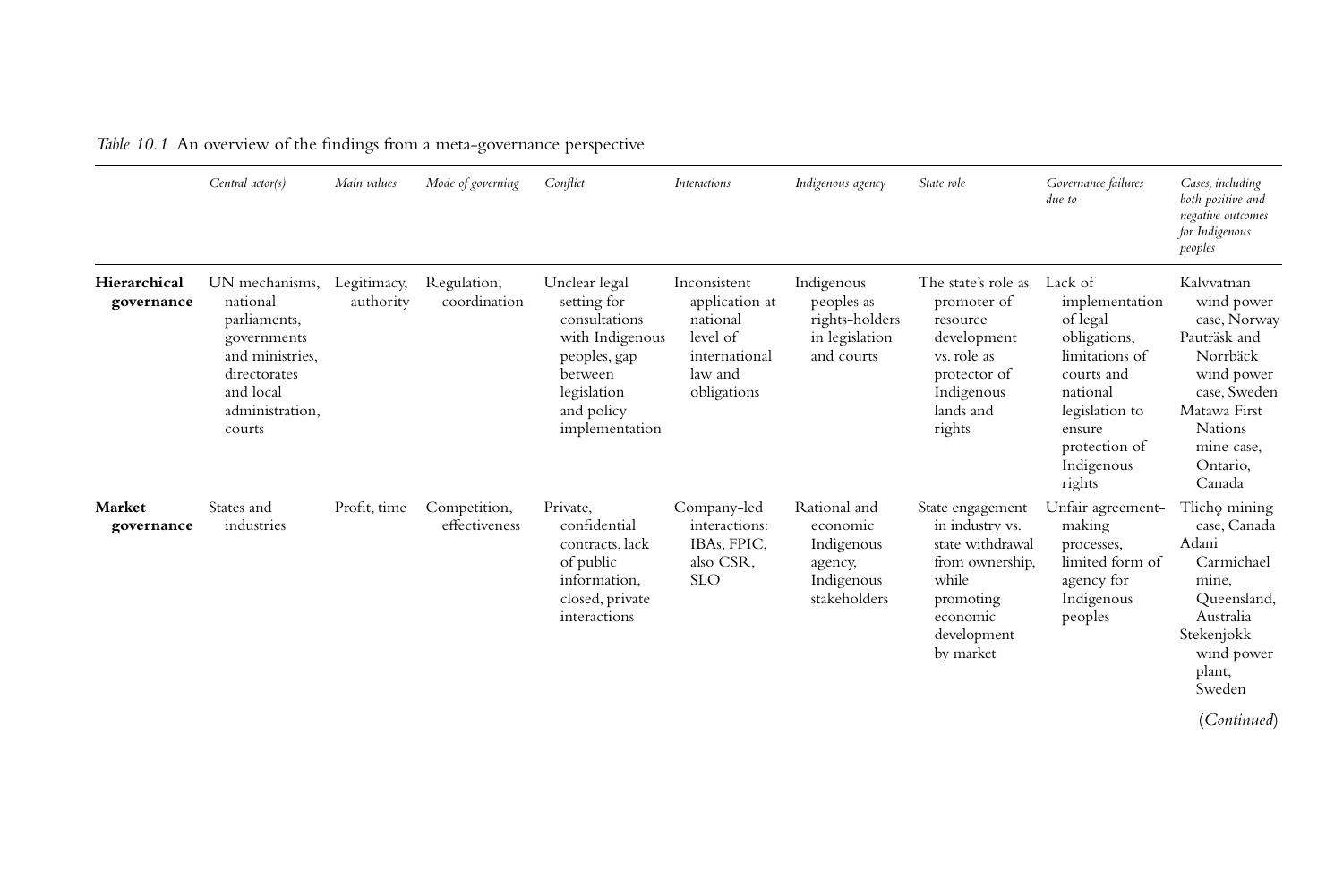#### *Table 10.1* (Continued)

|                              | Central actor(s)                                                            | Main values         | Mode of governing | Conflict                                                                              | <b>Interactions</b>                                                                                                        | Indigenous agency                                               | State role                                                             | Governance failures<br>due to                                                                                                                                                               | Cases, including<br>both positive and<br>negative outcomes<br>for Indigenous<br>peoples                                                                                             |
|------------------------------|-----------------------------------------------------------------------------|---------------------|-------------------|---------------------------------------------------------------------------------------|----------------------------------------------------------------------------------------------------------------------------|-----------------------------------------------------------------|------------------------------------------------------------------------|---------------------------------------------------------------------------------------------------------------------------------------------------------------------------------------------|-------------------------------------------------------------------------------------------------------------------------------------------------------------------------------------|
| <b>Network</b><br>governance | Governmental<br>and non-<br>governmental<br>actors, state-led<br>networking | Trust,<br>consensus | Argumentation     | State sovereignty<br>vs. self-<br>determination,<br>local and<br>regional<br>politics | Local to national<br>interactions,<br>institutional<br>and legal<br>opportunities<br>for voicing<br>Indigenous<br>concerns | Participation,<br>influence,<br>representation,<br>deliberation | Discursive and<br>structural<br>constraints to<br>Indigenous<br>agency | Diverse<br>opportunities<br>for normative<br>contestation by<br>Indigenous<br>peoples, lack of<br>capacity and<br>institutional<br>opportunities,<br>lack of common<br>knowledge<br>systems | Nezhda mine<br>case, Sakha,<br>Russia<br>Vedbotn<br>aquaculture<br>case, Norway<br>Aquaculture in<br>Marlborough<br>Sounds,<br><b>New</b><br>Zealand<br>Kallak mine<br>case, Sweden |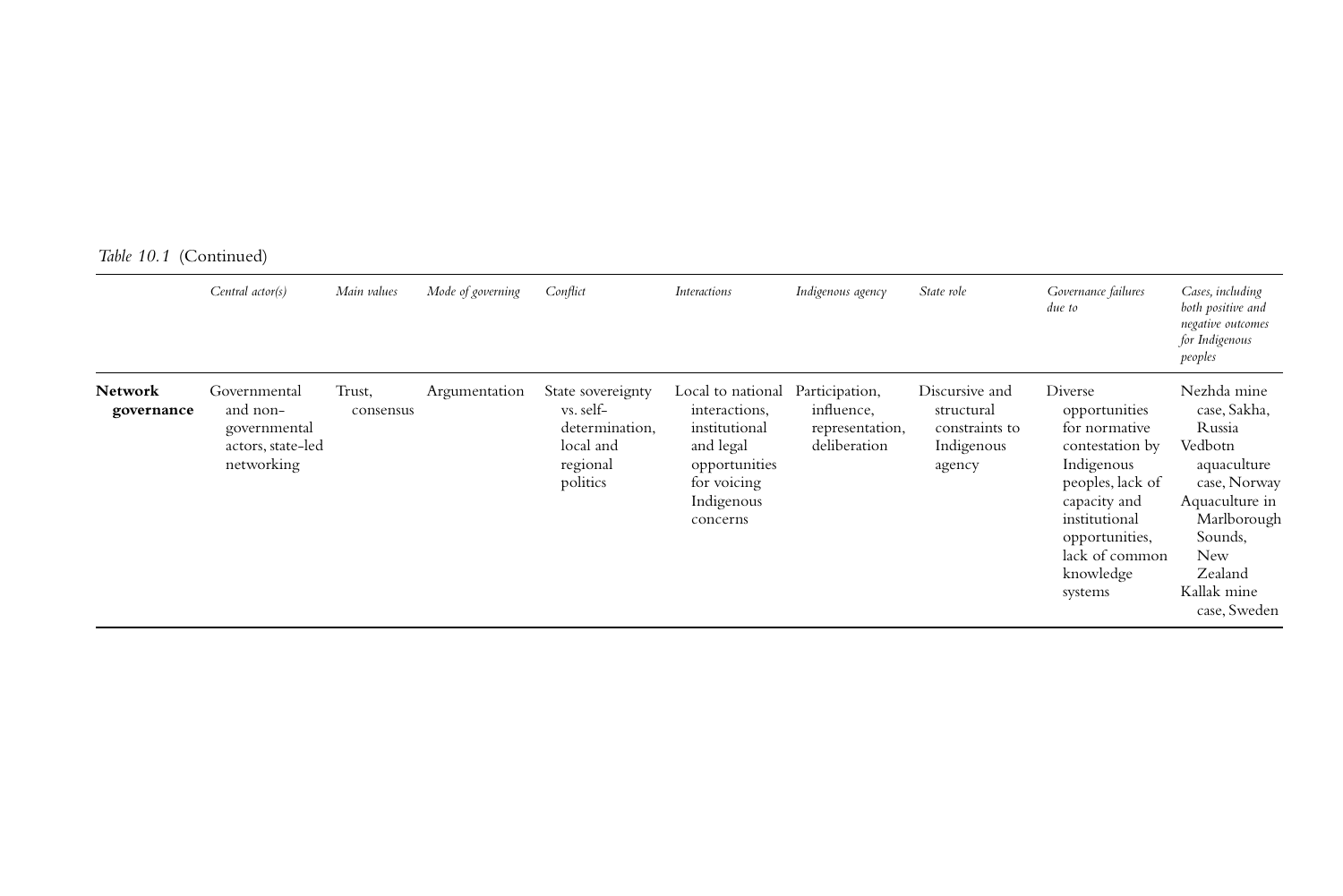national authorities' complacency about international law and human rights principles. Scientific advice and traditional knowledge are ignored, and inadequate intersectoral coordination and multilevel policy mismatches further add to governance failure. In the following table the case results are presented from the perspective of meta-governance.

Advocates of meta-governance propose that the answer lies in reaching a normative consensus and coordination. Normative clarity in meta-governance is emphasized by professor in public organizations and management Jan Kooiman and sociologist Svein Jentoft (2009), who claim that difficult choices between values, norms and principles are easier when substantive issues are formulated and the choices inherent in them are made clear. This also requires that the process be guided by an explicit set of meta-governance principles which are deliberated by and made explicit to all concerned, public and private, in an interactive governance context (Kooiman and Jentoft, 2009). The perspective of meta-governance is one of "meta-governors" or, in other words, of political leaders and decision-makers at different levels. Political scientists Jonna Gjaltema, Robbert Biesbroek and Katrien Termeer (2020, p. 177) crystallize meta-governance as "a practice by (mainly) public authorities that entails the coordination of one or more governance modes by using different instruments, methods, and strategies to overcome governance failures." The proposed solution for meta-governance is a combination of deliberate cultivation of a flexible repertoire of responses to governance failures, a reflexive orientation about what would be acceptable policy outcomes, and regular reassessment of whether actions are producing desired outcomes. Governors should recognize that failure is likely but still continue as if success is possible (Jessop, 2011).

From the Indigenous peoples' perspectives, the situation is considerably different. As argued by the political theorist Nicolas Pirsoul (2019, p. 256), the global human rights mechanisms such as the International Labour Organization's Indigenous and Tribal Peoples Convention (ILO 169) and the United Nations Declaration on the Rights of Indigenous Peoples (UNDRIP) favor the creation of deliberative spaces between key state (and sometimes non-state) actors and Indigenous communities that are consistent with theories of deliberative democracy. However, the consultations that do take place suffer from a deliberative deficit. Pirsoul uses New Zealand and Colombia as case studies, and argues that consultation would better help respect the rights of Indigenous peoples if they were consistent with the political ideals that inform deliberative democratic theory. This deliberative deficit is obvious in many of our cases, too.

Due to the governance failures stemming from the deliberative deficit, the Indigenous peoples' future seems to entail a continuous struggle to advance their rights and interests in natural resource governance. They will use hybrid strategies to promote Indigenous self-determination in national legal processes, company-led agreement-making and local networking. By providing alternative future imaginaries in contrast to often neoliberal, extractive economic development, Indigenous peoples will continue to contest the norms. To turn governance failures into successes requires most of all institutional sites for deliberation and normative contestation by Indigenous peoples in their interactions with states and extractive industries. This will take place one struggle at a time, and the states will still have a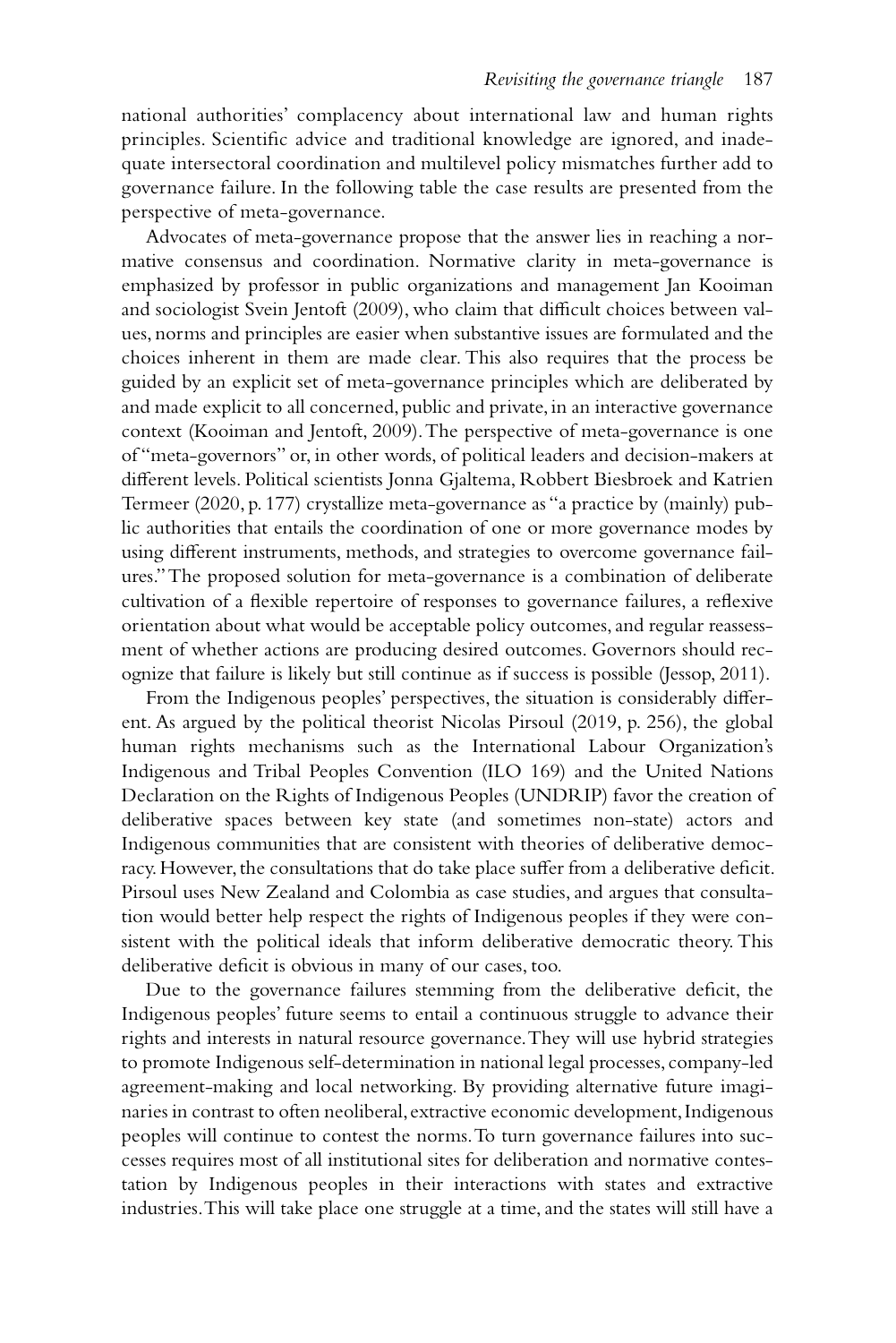central role in leveling the playing field for Indigenous peoples in the governance triangle of natural resources in the Arctic and beyond.

### **References**

- Alcantara, C. and Morden, M. (2019) "Indigenous multilevel governance and power relations," *Territory, Politics, Governance*, 7(2), pp. 250–264.
- Berg-Nordlie, M. (2018) "Substitution in Sápmi: meta-governance and conflicts over representation in regional Indigenous governance" in S. Kropp, A. Aasland, M. Berg-Nordlie, J. Holm-Hanssen and J. Schuhmann (eds.) *Governance in Russian regions: a policy comparison*. Cham: Palgrave MacMillan, pp. 189–218.
- Fotel, T. and Hanssen, G.S. (2009) "Meta-governance of regional governance networks in Nordic countries," *Local Government Studies*, 35(5), pp. 557–576.
- Gjaltema, J., Biesbroek, R. and Termeer, K. (2020) "From government to governance … to meta-governance: a systematic literature review," *Public Management Review*, 22(12), pp. 1760–1780.
- Humpage, L. (2010) "Revisioning comparative welfare state studies: an 'Indigenous dimension'," *Policy Studies*, 31(5), pp. 539–557.
- Jessop, B. (1998) "The rise of governance and the risks of failure: the case of economic development," *International Social Science Journal*, 50, pp. 29–45.
- Jessop, B. (2011) "Meta-governance" in M. Bevir (ed.) *The SAGE handbook of governance*. London: SAGE, pp. 106–123.
- Junka-Aikio, L. and Cortes-Severino, C. (2017) "Cultural studies of extraction," *Cultural Studies*, 31(2–3), pp. 175–184.
- Kooiman, J., Bavinck, M., Jentoft, S. and Pullin, R. (eds.) (2005) *Fish for life: interactive governance for fisheries*. Amsterdam: Amsterdam University Press.
- Kooiman, J. and Jentoft, S. (2009) "Meta-governance: values, norms and principles, and the making of hard choices," *Public Administration*, 87, pp. 818–836.
- Kropp, S. and Schuhmann, J. (2016) "Governance networks and vertical power in Russia: environmental impact assessments and collaboration between state and non-state actors," *East European Politics*, 32(2), pp. 170–191.
- Kuokkanen, R. (2019) "At the intersection of Arctic Indigenous governance and extractive industries: a survey of three cases," *The Extractive Industries and Society*, 6(1), pp. 15–21.
- La Cour, A. and Aakerstroem Andersen, N. (2016) "Meta-governance as strategic supervision," *Public Performance & Management Review*, 39(4), pp. 905–925.
- Larsen, R.K. and Raitio, K. (2019) "Implementing the state duty to consult in land and resource decisions: perspectives from Sami communities and Swedish state officials," *Arctic Review on Law and Politics*, 10, pp. 4–23.
- Lawrence, R. and Moritz, S. (2019) "Mining industry perspectives on Indigenous rights: corporate complacency and political uncertainty," *The Extractive Industries and Society*, 6(1), pp. 41–49.
- MacDonald, F. (2011) "Indigenous peoples and neoliberal 'privatization' in Canada: opportunities, cautions and constraints," *Canadian Journal of Political Science/Revue canadienne de science politique*, 44(2), pp. 257–273.
- Meuleman, L. (2008) *Public management and the meta-governance of hierarchies, networks and markets: the feasibility of designing and managing governance style combinations*. Heidelberg: Springer.
- Meuleman, L. (2019) *Meta-governance for sustainability: a framework for implementing the sustainable development goals*. London and New York: Routledge.